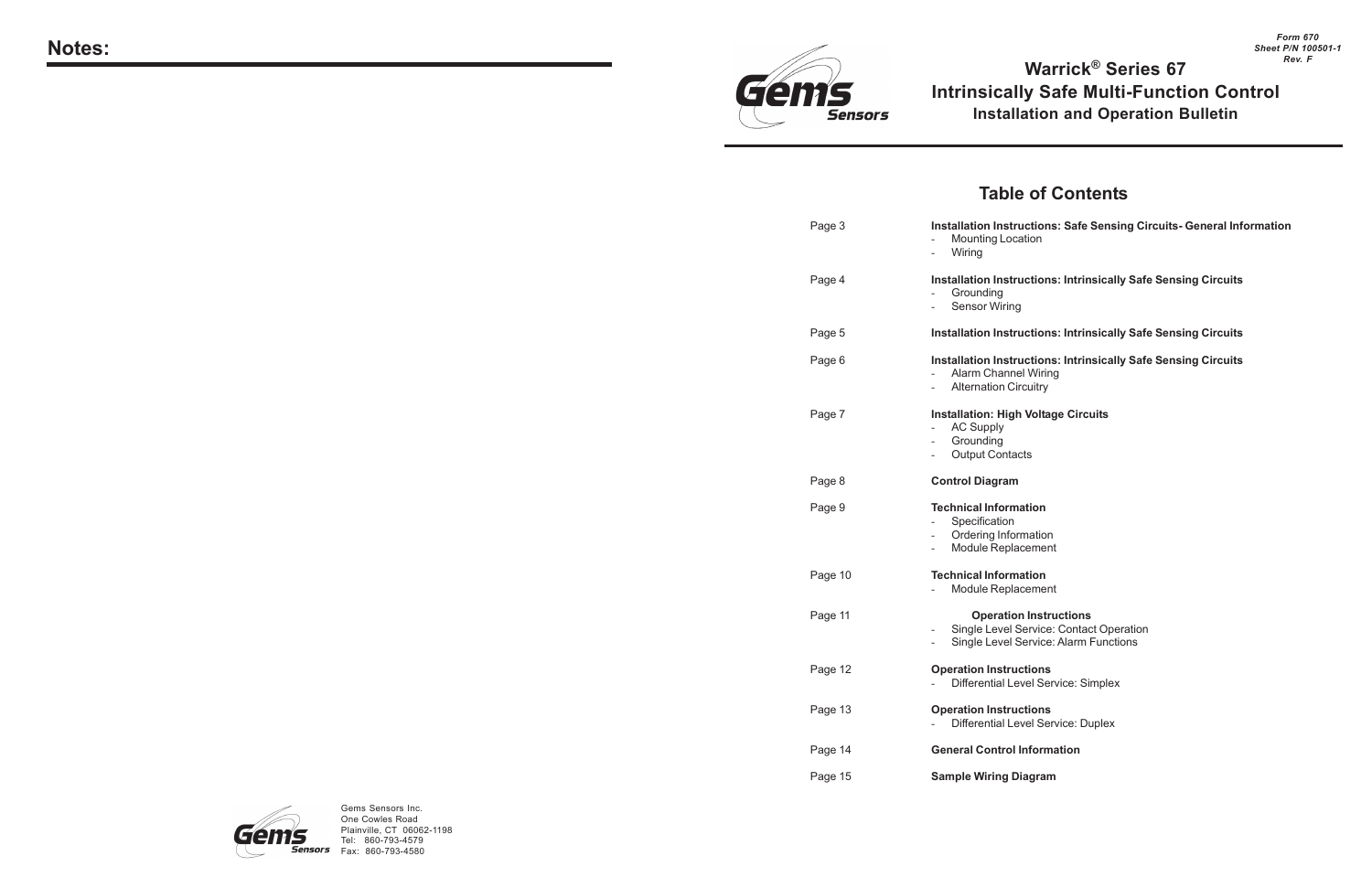# **Notes: Sample Wiring Diagram**

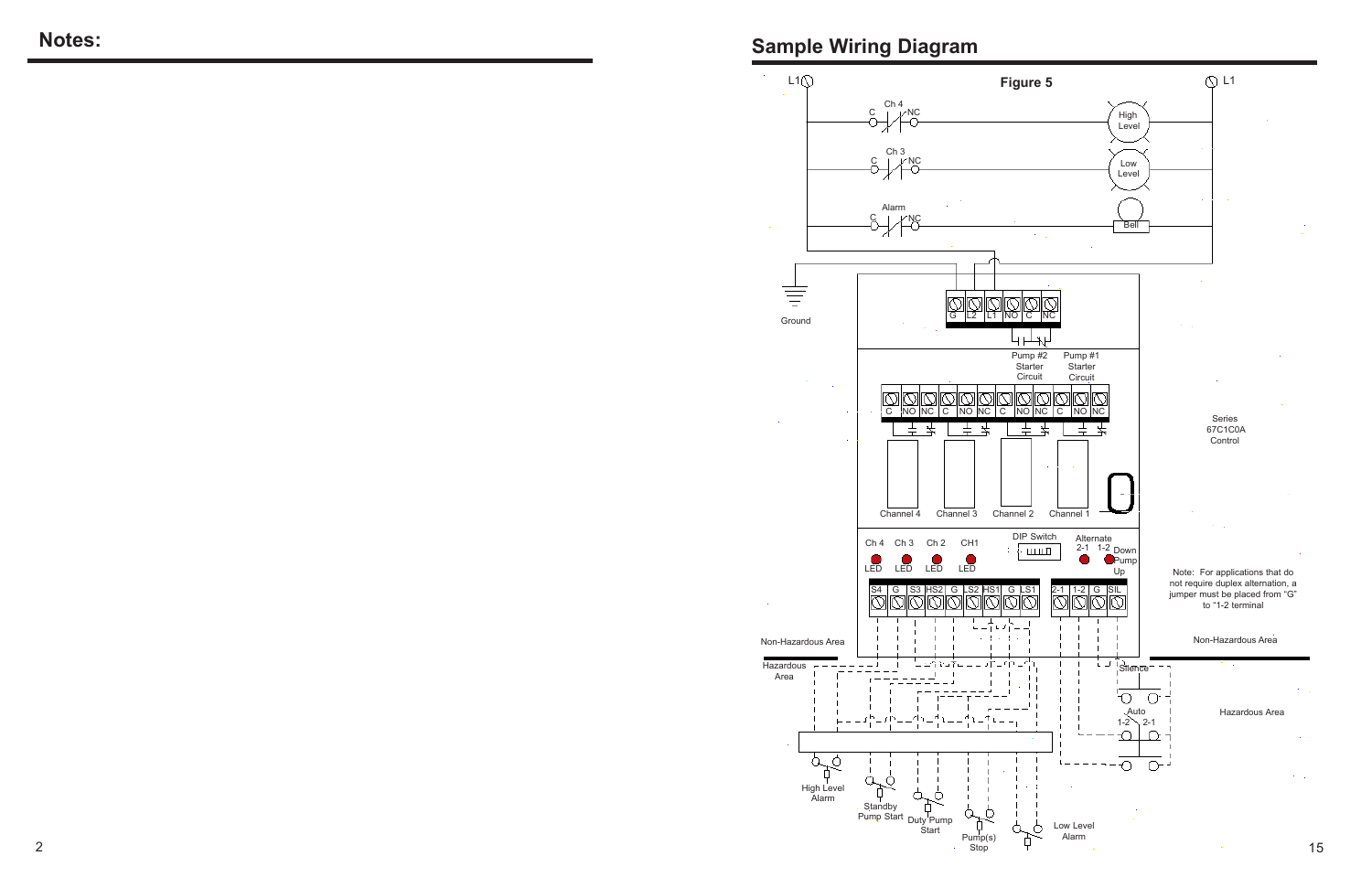### **SPECIFICATIONS**

**Contact Design:** Standard SPDT (1 form C): one normally open (N.O.) and one normally closed (N.C.), non powered contacts Contact Ratings for each channel. Optional 1 Form A (N.O.) and 1 Form B (N.C.) isolated **Load Contact Ratings:** Standard Form C- 10A @ 120/240 VAC resistive and 30 VDC resistive, 1/3 Hp @ 120/ 240 VAC. Optional Form A & B - 5A @120/240 VAC and 30 VDC resistive, 1/8 Hp @ 120/240 VAC. **Bell Contacts:** 1 Form C (N.O.), N.C., C) **Bell Contact Ratings:** 10A @ 120/240 VAC and 30 VDC resistive, 1/3 Hp @ 120/240 VAC **Contact Life:** Mechanical - 10 million operations. Electrical - 1,000,000 operations minimum at rated load. **Primary Voltage:** 120 or 240 VAC models + 10% - 15%, 50/60 Hz. **Supply Current:** Relays energized - 60ma @ 120 VAC, 30ma @ 240 VAC **Secondary Circuit:** 12 VAC RMS voltage on probes, 6ma current RMS. **Sensitivity:** Models operate from 4700-100,000 ohms maximum specific resistance **Temperature:** -40° to 150° F Ambient

**Electronics Module:** Solid state components enclosed in a black nylon housing **Terminals:** Standard Form C removable terminal strip containing a size 4 pan head screw with a clamping plate. Will accept up to two (2) #14 AWG wires per terminal. Optional Form A & B relay board will accept up to one (1) #14 AWG wire per terminal. Use copper (60-75° C) wire only. Torque to 20 inch pounds. **Listings:** U.L. Intrinsically Safe (UL 913) File Number: E87112

## **MODULE REPLACEMENT**

#### **If the electronic module needs to be replaced:**

3. Remove all field wiring terminal blocks from the electronic module**. The field wires do not need to be removed from the terminal blocks**. The terminal blocks separate from the board as show in figure 8-1.

- 1. Turn off power to the control and load devices
- 2. Remove the metal partition located across the center of the module ( when required).
- 
- moved from the control panel.
- 5. Install a new module and reinstall all of the terminal blocks.
- 6. Reinstall the metal partition (when required).
- 7. Set all DIP switches according to previous instructions.

4. Remove the four (4) retaining screws from the base of the electronic module. The module can now be re-

# **Technical Information**



# **Control Diagram**

**Figure 2**

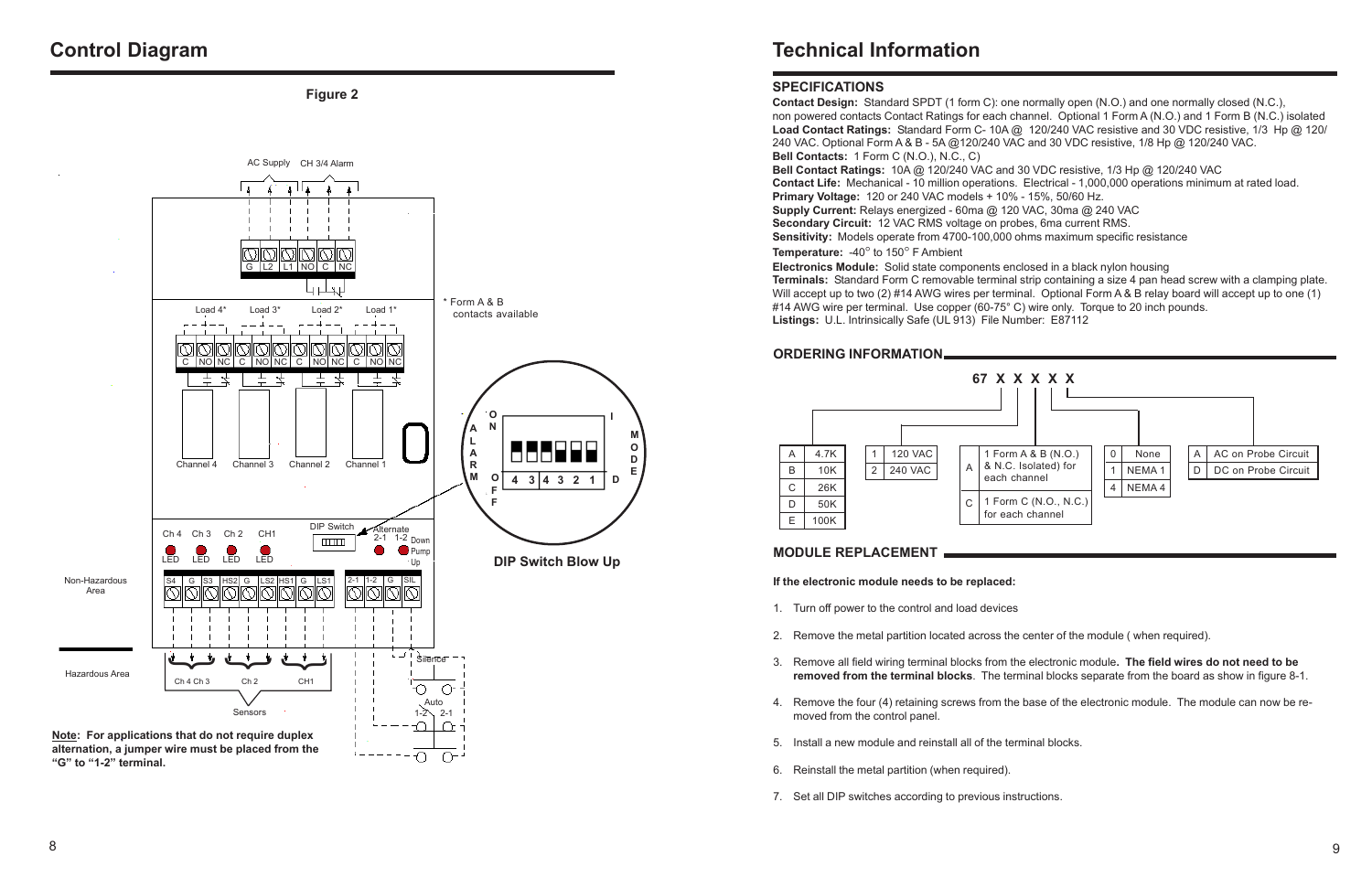# **Technical Information: Module Replacement**



Connect the incoming supply HOT lead to the L1 terminal, NEUTRAL lead to the L2 terminal and EARTH GROUND lead to the "G" Terminal. Note: the incoming power supply should have the same electrical characteristics as indicated on the control's label.

## **GROUNDING**

Terminal "G" on the supply line/load side terminal strip is a redundant system ground terminal and must be connected to the earth ground buss of the panel's AC supply line feeder.

## **OUTPUT CONTACTS**

Channels 1-4: Each channel has a dedicated non-powered contacts. These can be either Form C or Form A & B depending on the model. These contacts will change state when their respective channel activates. In DIRECT mode the relay will energize and the contacts will change state when the probe circuit sensor closes. In INVERSE mode the relay will energize and contacts will change state upon power up. The channel will then de-energize and return the contacts to their shelf state when the probe circuit sensor closes.

Form C- This contact configuration consists of one (1) Normally Open contact and one (1) Normally Closed contact. There are three terminals for electrical connections, N.O., N.C. and Common. Each terminal will accept up to two (2) #14 AWG wires

Form A & B: This contact configuration consists of one (1) Normally Open contact and one (1) Normally Closed contact which are electrically isolated from each other. There are two terminals for each contact. Each will accept one (1) # 14 AWG wire.

**Alarm Bell:** The alarm bell contacts are non-powered Form C construction. This contact configuration consist of consists of one (1) Normally Open contact and one (1) Normally Closed contact. There are three terminals for electrical connections, N.O., N.C. and Common. Each terminal will accept up to two (2) #14 AWG wires

**When the output contacts are used to drive loads they should be wired in series with the load. This series branch circuit should then be connected across a power source compatible with the load. See figure 1.**

# **Installation: High Voltage Circuits**



**Load Contacts Alarm Bell Contacts**

# **Figure 1**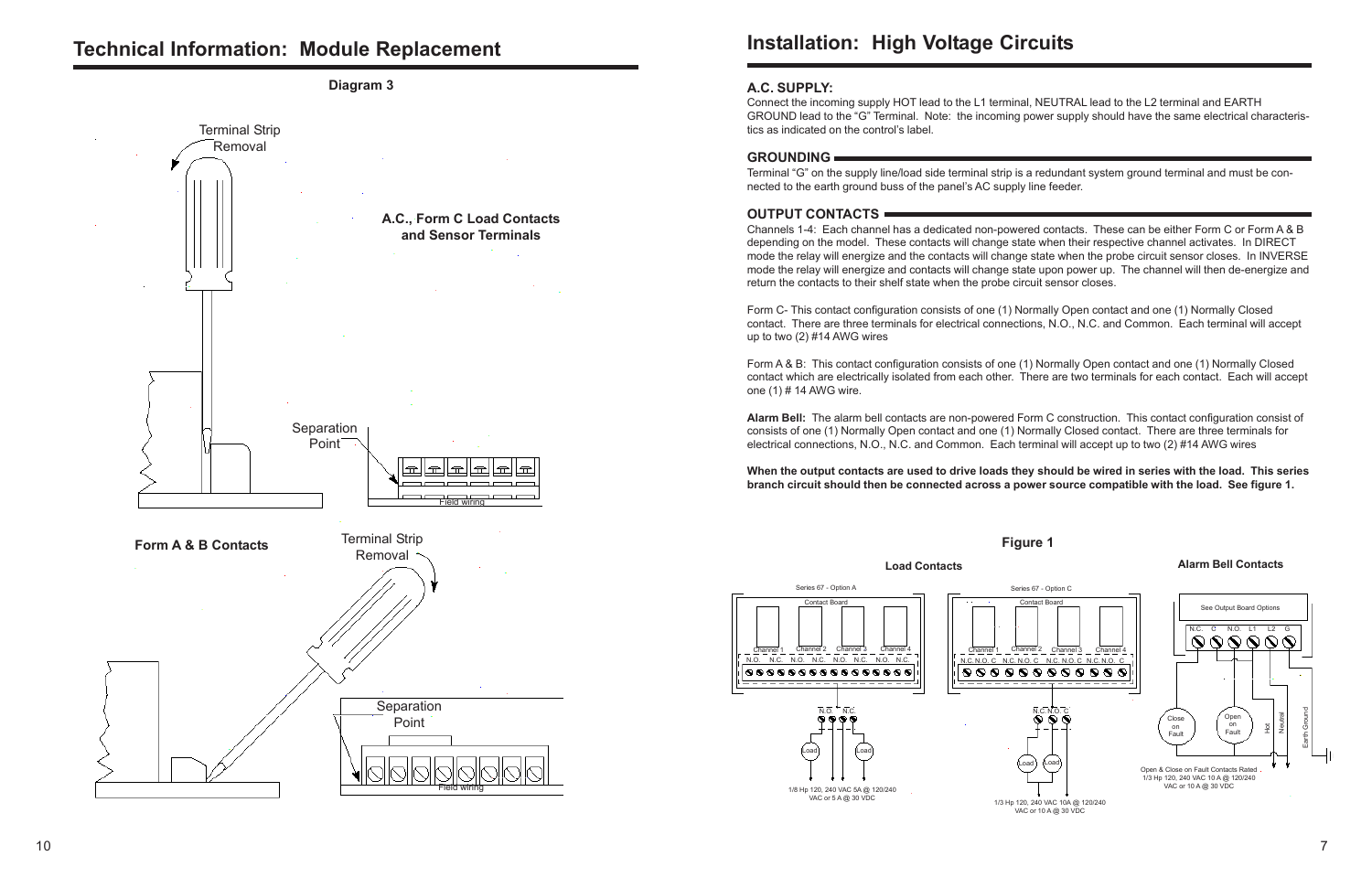### **ALARM CHANNEL WIRING:**

#### **SILENCE CIRCUITRY:**

A normally open pushbutton is required for the Series 67's alarm silence circuitry. The N.O. pushbutton must be connected to the "SIL" and "G" terminals. For more information about the operation of the silence circuitry consult the Alarm Operation section on page 11. **NOTE: THE SILENCE PUSHBUTTON IS CONNECTED TO THE INTRINSICALLY SAFE CIRCUITRY. THEREFORE THE PUSHBUTTON AND ITS ASSOCIATED WIRING SHOULD BE SEPARATED FROM THE NON-INTRINSICALLY SAFE WIRING AND DEVICES. CONSULT GENERAL WIRING INFORMATION FOR MORE INFORMATION.**

#### **ALARM DIP SWITCHES:**

The alarm DIP switches for channels 3 and 4 can be set to enable the bell contacts for one or both alarm channels. However, this does not disable the alarm contact for that channel. Table 4 covers the DIP switch settings for various alarm conditions.

## **ALTERNATION CIRCUITRY**

#### **AUTO OR MANUAL:**

\*\* The position of the 1-2 and 2-1 indicating LED's is dependent on the application. The position changes for pump-up or pump-down. Consult control diagram figure 6-1 for more information.

Series 67's built-in alternator can be used to automatically alternate between two loads controlled by channels 1 and 2. However, the automatic alternation may be by-passed to become a manual operation. This can be accomplished with the use of jumper wires or a three position switch connected to the 2-1, 1-2 and "G" terminals. Table 5 covers the jumper connections for manual alternation. Refer to figure 1 for more wiring information on the wiring of the three position selector switch. **NOTE: THE MANUAL ALTERNATION CIRCUITRY IS CONSIDERED INTRINSICALLY SAFE. THEREFORE THE SELECTOR SWTICH, JUMPER WIRES AND THEIR ASSOCIATED WIRING SHOULD BE SEPARATED FROM NON-INTRINSICALLY SAFE WIRING DEVICES. CONSULT GENERAL WIRING INFORMATION FOR MORE INFORMATION ON INTRINSIC SAFETY.**

#### **Notes**

\* For non-alternation applications jumper 1-2 to "G"

|                | Table 4                    |                            |  |  |  |  |
|----------------|----------------------------|----------------------------|--|--|--|--|
|                | <b>DIP Switch Settings</b> | <b>Bell Contact Status</b> |  |  |  |  |
| 3              | Off - Down                 | Channel 3 - Off - Disabled |  |  |  |  |
| $\overline{4}$ | Off - Down                 | Channel 4 - Off - Disabled |  |  |  |  |
| 3              | $On - Up$                  | Channel 3 - On - Fnabled   |  |  |  |  |
| 4              | Off - Down                 | Channel 4 - Off - Disabled |  |  |  |  |
| 3              | $On - Up$                  | Channel 3 - On - Fnabled   |  |  |  |  |
| 4              | $On - Up$                  | Channel 4 - On - Enabled   |  |  |  |  |
| 3              | Off - Down                 | Channel 3 - Off - Disabled |  |  |  |  |
| 4              | $On - Up$                  | Channel 4 - On - Enabled   |  |  |  |  |

**Table 5**

| <b>Alternation</b><br><b>Status</b> | Jumper<br><b>Required</b> | <b>LED Status</b><br>Pump-Down* | <b>LED Status</b><br>Pump-Up* |
|-------------------------------------|---------------------------|---------------------------------|-------------------------------|
| Automatic*                          | None                      | Either                          | Either                        |
| Manual 1-2                          | Terminals 1-2 to "G"      | No. 1**                         | No. 1**                       |
| Manual 2-1*                         | Terminals 2-1 to "G"      | No. 2**                         | $No. 2***$                    |

The Series 67 multi-function control can be used for many different applications including: pump control, solenoid valve control and alarm activation. The following instructions cover the most common applications. If your application is not included, contact Gems Sensors or our authorized representative in your area for assistance.

The operating instructions are broken up into two general categories: SINGLE and DIFFERENTIAL LEVEL SERVICE. The alarm functions are covered under the SINGLE LEVEL SERVICE heading while the pumping and solenoid valve functions are covered under the DIFFERENTIAL LEVEL SERVICE heading.

# **SINGLE LEVEL SERVICE: CONTACT OPERATION**

#### **LOAD CONTACTS: CHANNELS 1-4**

The activation of these contacts is dependent upon the type of sensor (normally open or closed) and the mode of operation (direct or inverse). The table 6 gives the sensor activation condition, DIP switch settings, contact status and LED status for various applications and sensors.

# **SINGLE LEVEL SERVICE: ALARM FUNCTIONS**

#### **BELL CONTACTS:**

Under NORMAL operating conditions the alarm bell relay is held energized. The relay will de-energize to activate an alarm device when an abnormal condition exists on either channels 3 and/or 4. Either one or both alarm bell circuits can be disabled by adjusting the alarm DIP switches. Consult table 4 for more information on the bell DIP switch settings.

#### **SILENCE CIRCUITRY:**

Should an abnormal condition exist on either channels 3 and/or 4 the normally closed (N.C.) alarm bell relay contacts will close, activating an alarm device. The N.C. alarm bell contacts can be returned to their normal state (open) silencing the alarm, by depressing a normally open pushbutton connected to the "SIL" and "G" terminals. This will NOT affect the load contacts for channels 3 or 4 as they act independent from the alarm bell contacts.

# **Operation Instructions**

## **Table 6**

| Application                               | <b>Warrick Sensor</b>                      | Sensor" Alarm<br><b>Activation Condition</b>    | <b>DIP Switch</b><br>Setting | <b>Relay Status</b><br><b>Upon Alarm</b> | <b>LED Status</b><br><b>Upon Alarm</b> |
|-------------------------------------------|--------------------------------------------|-------------------------------------------------|------------------------------|------------------------------------------|----------------------------------------|
| High Level Alarm<br>Normally Open Float   | FE - Reed Switch Float<br>for M Tilt Float | Closes on Rising Level                          | Inverse<br>UP "I"            | De-Energized                             | ON                                     |
| High Level Alarm<br>Normally Closed Float | FE - Reed Switch Float<br>for M Tilt Float | Opens on Rising Level                           | Direct<br>DOWN "D"           | De-Energized                             | OFF                                    |
| Low Level Alarm<br>Normally Open Float    | FE - Reed Switch Float<br>for M Tilt Float | Opens on Falling Level                          | Direct<br>DOWN "D"           | De-Energized                             | <b>OFF</b>                             |
| Low Level Alarm<br>Normally Closed Float  | FE - Reed Switch Float<br>for M Tilt Float | Closes on Falling Level                         | Inverse<br>UP "I"            | De-Energized                             | ON                                     |
| High Level Alarm<br>Conductance Probes    | 3R, 3T, 3W, 3Y, 3H<br>or 3S                | Probes in Contact with<br>Conductive Liquid     | Invers<br>UP "I"             | De-Energized                             | ON                                     |
| Low Level Alarm<br>Conductance Probes     | 3R, 3T, 3W, 3Y, 3H<br>or $3S$              | Probes not in Contact<br>with Conductive Liquid | <b>Direct</b><br>DOWN "D"    | De-Energized                             | OFF                                    |
| <b>UNKNOWN SENSOR</b><br>Normally Open    |                                            | Closes on Fault                                 | Inverse<br>UP "I"            | De-Energized                             | ON                                     |
| UNKNOWN SENSOR<br>Normally Closed         |                                            | Opens on Fault                                  | Direct<br>DOWN "D"           | De-Energized                             | <b>OFF</b>                             |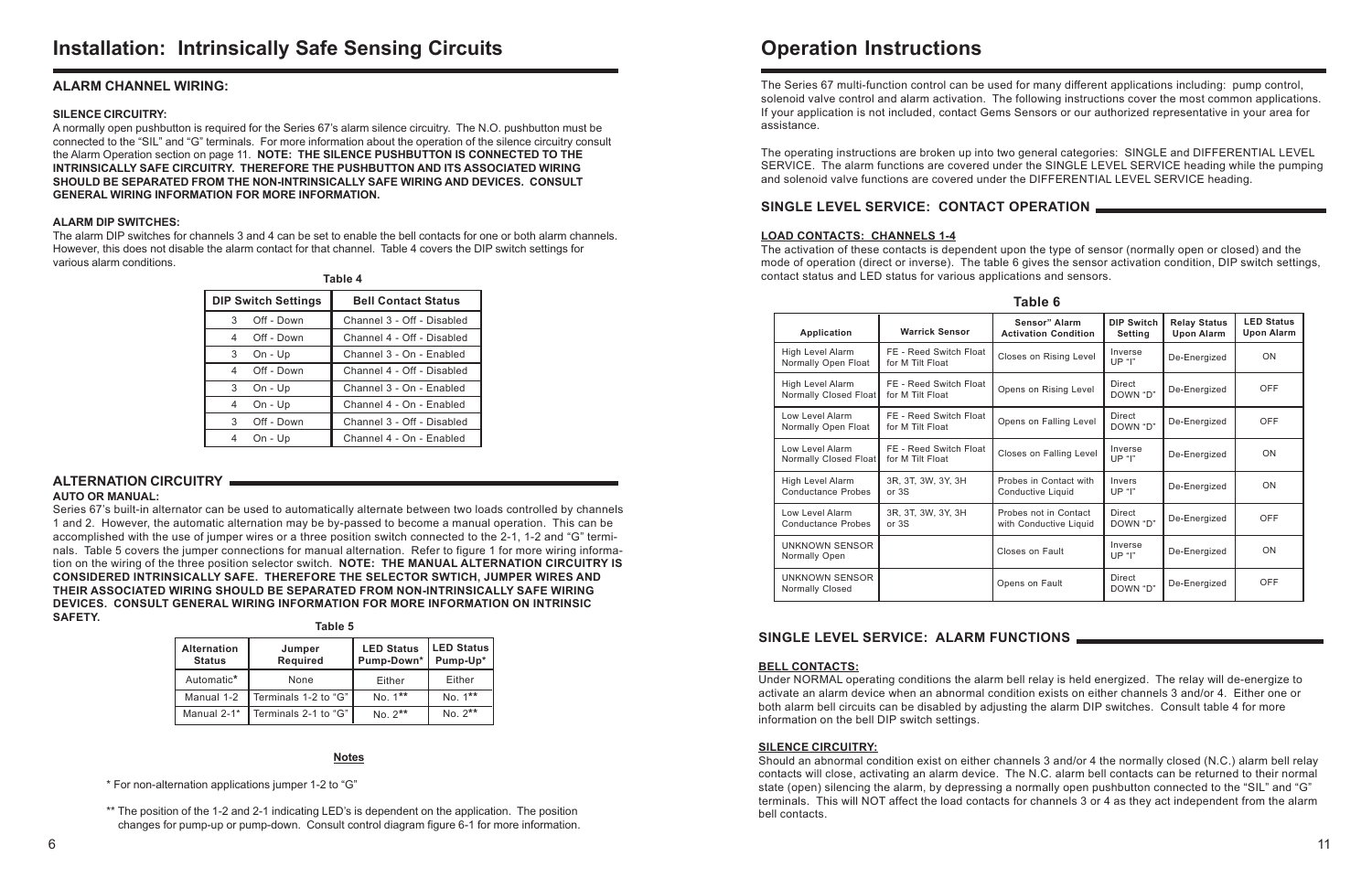#### **DIFFERENTIAL LEVEL SERVICE:**

Channels 1 and 2 are designed to provide differential on/off points to control pumps, solenoid valves or other equipment. These channels can also be used in single level service for alarms and cutoffs, however the control's built-in silence circuitry and bell contacts cannot be used. Consult the Alarm section for more information.

When channels 1 and 2 are used for differential level service, the associated sensors must be normally open. The Inverse/Direct DIP switches must also be set to the proper mode for each channel to achieve the correct operation. Table 3 gives the correct sensor to terminal connections an DIP switch settings for various applications.

### **FOR APPLICATIONS THAT DO NOT REQUIRE DUPLEX ALTERNATION, A JUMPER WIRE MUST BE PLACED FROM THE "G" TO "1-2" TERMINAL.**

**\* Note 1**: If conductance probes are being used, only one "G" connection is required. Terminal "G" must be grounded to the vessel if metallic. If the electrode fitting being used has a metallic body and is supported directly upon a metallic vessel, the ground connection is facilitated by securing that end of the ground connector beneath the head of one of the screws which fasten the terminal housing to the body of the fitting. When the vessel is non-metallic, terminal "G" must be connected to an additional electrode of length equal to or longer than, the longest electrode. If wire suspension electrodes are being used, more than one Ground/ Reference probe may be required.

**\*\* Note 2:** This setup is based on the use of a Normally Closed (N.C.) solenoid valve that energizes to open when power is applied to the coil circuit.

# **Installation: Intrinsically Safe Sensing Circuits**

| Table 3                                        |                                           |                                                                                                                              |                                     |  |
|------------------------------------------------|-------------------------------------------|------------------------------------------------------------------------------------------------------------------------------|-------------------------------------|--|
| <b>Application</b>                             | <b>Sensor</b><br><b>Contact Style</b>     | <b>Sensor</b><br><b>Terminal Connections</b>                                                                                 | <b>DIP Switch</b><br><b>Setting</b> |  |
| Simplex Pump-Down or<br>Solenoid Valve Drain** | Normally Open -<br>Closes on Rising Level | Start Pump / Open Valve - HS1 & G*<br>Stop Pump / Close Valve - LS1 & G*                                                     | Direct - Down<br>Channels 1 or 2    |  |
| Simplex Pump-Up or<br>Solenoid Valve FillII    | Normally Open -<br>Closes on Rising Level | Start Pump / Open Valve - LS1 & G*<br>Stop Pump / Close Valve - HS1 & G*                                                     | Inverse - Up<br>Channels 1 or 2     |  |
| Duplex Pump-Down -<br>Common Pump Stop         | Normally Open -<br>Closes on Rising Level | Duty Pump Start - HS1 & G*<br>Standby Pump Start - HS2 & G*<br>Duty and Standby Pump Stop - LS1 & G*<br>Jumper - LS1 and LS2 | Direct - Down<br>Channels 1 or 2    |  |
| Duplex Pump-Up -<br>Common Pump Stop           | Normally Open -<br>Closes on Rising Level | Duty Pump Start - LS1 & G*<br>Standby Pump Start - LS2 & G*<br>Duty and Standby Pump Stop - HS1 & G*<br>Jumper - HS1 and HS2 | Inverse - Up<br>Channels 1 or 2     |  |
| Duplex Pump-Down -<br>Separate Pump Stops      | Normally Open -<br>Closes on Rising Level | Duty Pump Start - HS1 & G*<br>Standby Pump Start - HS2 & G*<br>Duty and Standby Pump Stop - LS1 & G*<br>Jumper - LS2 and G*  | Direct - Down<br>Channels 1 or 2    |  |
| Duplex Pump-Up -<br>Separate Pump Stops        | Normally Open -<br>Closes on Rising Level | Duty Pump Start - LS1 & G*<br>Standby Pump Start - LS2 & G*<br>Duty and Standby Pump Stop - HS1 & G*<br>Jumper - HS2 & G*    | Inverse - Up<br>Channels 1 or 2     |  |

## **DIFFERENTIAL LEVEL SERVICE:**

**The following operating instructions are based on correct DIP switch settings and sensor types. Any deviation from these requirements may result in incorrect system operations. Consult table 7 for further instructions.**

### **DIFFERENTIAL LEVEL SERVICE: SIMPLEX**

**Simplex Pump Down**- Should the level rise to the PUMP START sensor the N.O. load contacts will close starting the pump. The pump will remain running until the level recedes below the PUMP STOP sensor and the load contacts open.

**Simples Pump UP**- Should the level recede below the PUMP START sensor the N.O. load contacts will close starting the pump. The pump will remain running until the level rises to the PUMP STOP sensor and the load contacts open.

**Solenoid Valve Drain**- Should the level rise to the VALVE OPEN sensor the N.O. load contacts will close energizing the normally closed valve to open. The valve will remain open until the level recedes below the VALVE CLOSE sensor and the load contacts open

**Solenoid Valve Fill-** Should the level recede below the VALVE OPEN sensor, the N.O. load contacts will close energizing the normally closed valve to open. The valve will remain open until the level rises to the VALVE CLOSE sensor and load contacts open.

#### **Table 7**

| <b>Application</b>   | <b>Warrick Sensor</b>        | <b>DIP</b><br><b>Switch</b><br><b>Setting</b> | <b>Activation</b><br><b>Condition</b> | <b>Contact</b><br><b>Status</b> | <b>LED</b><br><b>Status</b><br><b>Sensor</b><br><b>Closed</b> |
|----------------------|------------------------------|-----------------------------------------------|---------------------------------------|---------------------------------|---------------------------------------------------------------|
| Simplex Pump-Down or | Normally Open: F, M, FE, FOE | Direct                                        | <b>Sensor Closes</b>                  | N.O. - Closes                   | <b>ON</b>                                                     |
| Solenoid Valve Drain | 3R, 3T, 3W, 3Y, 3H or 3S     | "Down"                                        | on Rising Level                       | N.C. - Opens                    |                                                               |
| Simplex Pump-Up or   | Normally Open: F, M, FE, FOE | Inverse                                       | Sensor Closes                         | N.O. - Opens                    | <b>OFF</b>                                                    |
| Solenoid Valve Fill  | 3R, 3T, 3W, 3Y, 3H or 3S     | "Up"                                          | on Rising Level                       | N.C. - Closes                   |                                                               |
| Duplex Pump-Down -   | Normally Open: F, M, FE, FOE | <b>Direct</b>                                 | Sensor Closes                         | N.O. - Closes                   | <b>ON</b>                                                     |
| Common Pump Stop     | 3R, 3T, 3W, 3Y, 3H or 3S     | "Down"                                        | on Rising Level                       | N.C. - Opens                    |                                                               |
| Duplex Pump-Up -     | Normally Open: F, M, FE, FOE | Inverse                                       | <b>Sensor Closes</b>                  | N.O. - Opens                    | <b>OFF</b>                                                    |
| Common Pump Stop     | 3R, 3T, 3W, 3Y, 3H or 3S     | "Up"                                          | on Rising Level                       | N.C. - Closes                   |                                                               |
| Duplex Pump-Down -   | Normally Open: F, M, FE, FOE | <b>Direct</b>                                 | <b>Sensor Closes</b>                  | N.O. - Closes                   | <b>ON</b>                                                     |
| Separate Pump Stop   | 3R, 3T, 3W, 3Y, 3H or 3S     | "Down"                                        | on Rising Level                       | N.C. - Opens                    |                                                               |
| Duplex Pump-Up -     | Normally Open: F, M, FE, FOE | Inverse                                       | Sensor Closes                         | N.O. - Opens                    | <b>OFF</b>                                                    |
| Separate Pump Stop   | 3R, 3T, 3W, 3Y, 3H or 3S     | "Up"                                          | on Rising Level                       | N.C. - Closes                   |                                                               |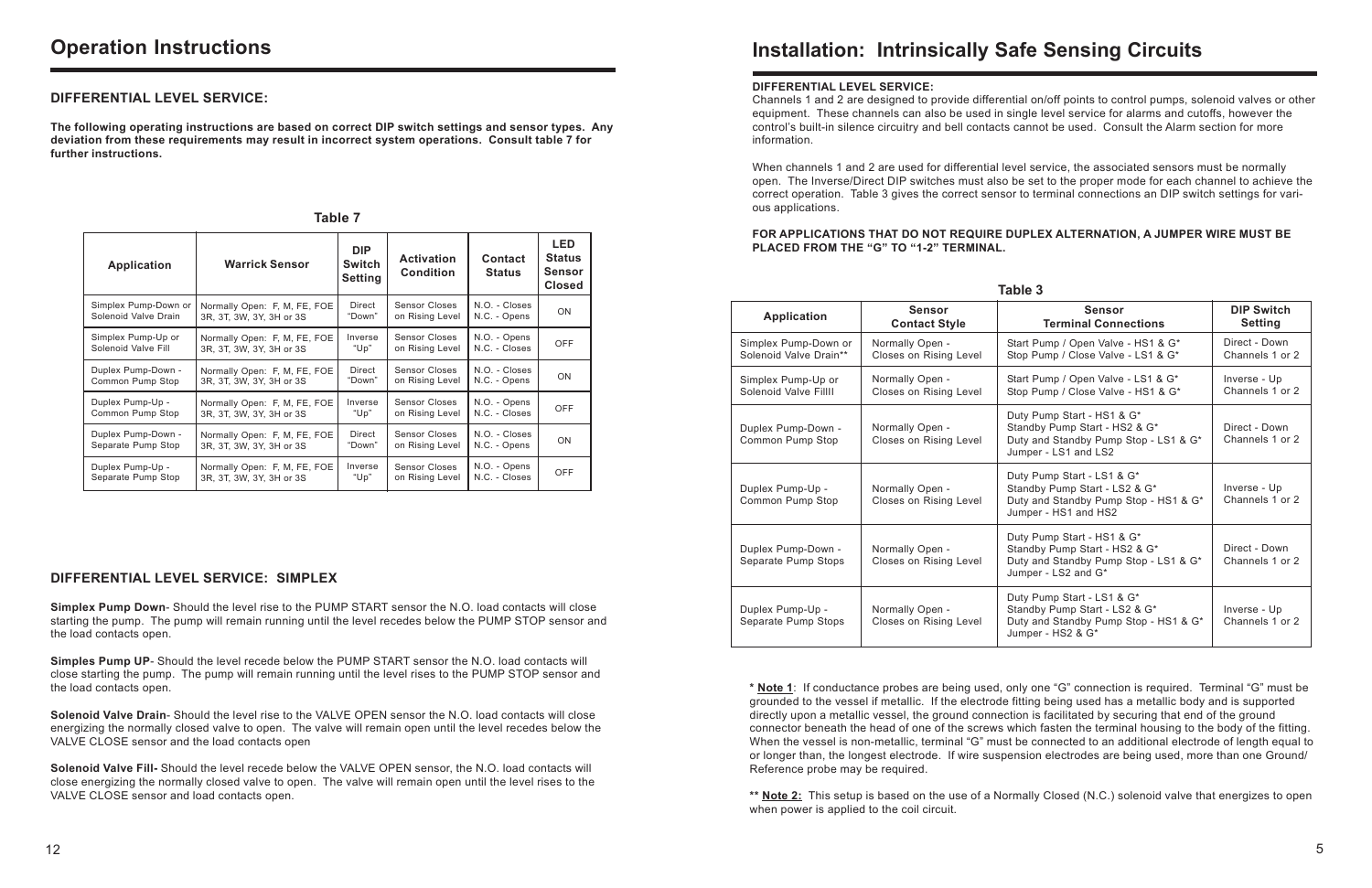## **DIFFERENTIAL LEVEL SERVICE: DUPLEX PUMP DOWN WITH ALTERNATION**

**Common Pump Stop-** The pumps will alternate each cycle with the duty pump starting when the level rises to the DUTY PUMP START sensor and stops when the level recedes below the PUMP(S) STOP sensor.

If the duty pump fails or cannot meet the demand of the system and the level rises to the STANDBY PUMP START sensor, the standby pump will be started and will continue in operation until the level recedes below the PUMP(S) STOP sensor.

**Separate Pump Stops-** The pumps will alternate each cycle with the duty pump starting when the level rises to the DUTY PUMP START sensor and stops when the level recedes below the DUTY PUMP STOP sensor.

If the duty pump fails or cannot meet the demand on the system and the level rises to the STANDBY PUMP START sensor, the standby pump will be started and will continue in operation until the level recedes below the STANDBY PUMP STOP sensor.

# **DIFFERENTIAL LEVEL SERVICE: DUPLEX PUMP UP WITH ALTERNATION**

**Common Pump Stop-** The pumps will alternate each cycle with the duty pump starting when the level recedes below the DUTY PUMP START sensor and stops when the level rises to the PUMP(S) STOP sensor.

If the duty pump fails or cannot meet the demand of the system and the level recedes to the STANDBY PUMP START sensor, the standby pump will be started and will continue in operation until the level rises to the PUMP(S) STOP sensor.

**Separate Pump Stops-** The pumps will alternate each cycle with the duty pump starting when the level recedes to the DUTY PUMP START sensor and stops when the level rises to the DUTY PUMP STOP sensor.

If the duty pump fails or cannot meet the demand on the system and the level recedes to the STANDBY PUMP START sensor, the standby pump will be started and will continue in operation until the level rises to the STANDBY PUMP STOP sensor.

# **DIFFERENTIAL LEVEL SERVICE: DUPLEX PUMP DOWN WITHOUT ALTERNATION**

Same operation as above disregarding the alternation sequence. Use appropriate jumper to determine manual pump start sequence. Refer to table 5 for the manual alternation jumper information.

# **DIFFERENTIAL LEVEL SERVICE: DUPLEX PUMP UP WITHOUT ALTERNATION**

Same operation as above disregarding the alternation sequence. Use appropriate jumper to determine manual pump start sequence. Refer to table 5 for the manual alternation jumper information.

# **Operation Instructions**

## **GROUNDING:**

The four mounting holes on the Series 67 provide an electrical connection for earth grounding between the control's internal solid state circuitry and the enclosure chassis. To insure proper grounding, use only metal screws and lock washers when mounting this control. Terminal G on the supply line/load side terminal strip is a redundant system ground terminal and must be connected to earth ground buss of the control's AC supply line feeder.

### **Note:**

- 1. Intrinsically safe terminals can be connected to any non-energy generating or storing switch device such as a pushbutton, limit or float type switch or any Warrick electrode and fitting assembly.
- 2. To prevent electrical shock from supply line/load side powered connections, the Series 67 should be mounted in a tool accessible enclosure of proper NEMA rated integrity.
- 3. For U.L. 913 Listed panels, a metallic partition may be necessary to provide adequate spacing between non-intrinsically safe and intrinsically safe wiring and /or terminals.
- 4. For additional guidance on "Hazardous Location Installation" and "Intrinsically Safe Devices", consult ANSI/ISA standard RP 12-6 or NEC articles 500-516 and local codes.

## **SENSOR WIRING**

The Series 67 control has four independent intrinsically safe channels, which can be connected to different types of sensors including floats, conductance probes, pressure switches and other non-powered contacts or sensors. The connections of the sensors to the terminals will not vary with normally open or closed sensors. However, the Inverse/Direct DIP switches must be set to the proper mode for each channel to achieve the correct operation. Consult tables 2 and 3 for the proper DIP switch setting for various sensors and functions.

The following sections cover the intrinsically safe sensor connections for single and differential level service.

### **SINGLE LEVEL SERVICE:**

All four channels can be used for single level service. Each channel is independent and can be used for its own single point function. However, only channels 3 and 4 have the alarm bell and silence capabilities. Consult the alarm sections for more information regarding the installation and operation of the alarm circuitry. Table 2 covers the sensor style to terminal connections for all four channels.

> **\* Note**: Channels 1 & 2 cannot activate the alarm bell contacts and do not have the silence/acknowledge capabilities

**Table 2**

| <b>Sensor Style</b>                           | <b>Terminal</b><br><b>Connections</b>                                                              | <b>DIP Switch Settings</b>  |
|-----------------------------------------------|----------------------------------------------------------------------------------------------------|-----------------------------|
| Normally Open: Closes on<br>Alarm Condition   | Channel $1 - HS1 & G^*$<br>Channel $2 - HS2$ & $G^*$<br>Channel $3 - S3 & G$<br>Channel 4 - S4 & G | Inverse Mode - Up Position  |
| Normally Open: Opens on<br>Alarm Condition    | Channel $1 - HS1 & G^*$<br>Channel $2 - HS2 & G*$<br>Channel $3 - S3 & G$<br>Channel 4 - S4 & G    | Direct Mode - Down Position |
| Normally Closed: Closes<br>on Alarm Condition | Channel $1 - HS1 & G^*$<br>Channel $2 - HS2 & G*$<br>Channel $3 - S3 & G$<br>Channel 4 - S4 & G    | Inverse Mode - Up Position  |
| Normally Closed: Opens<br>on Alarm Condition  | Channel $1 - HS1 & G^*$<br>Channel $2 - HS2$ & $G^*$<br>Channel $3 - S3 & G$<br>Channel 4 - S4 & G | Direct Mode - Down Position |